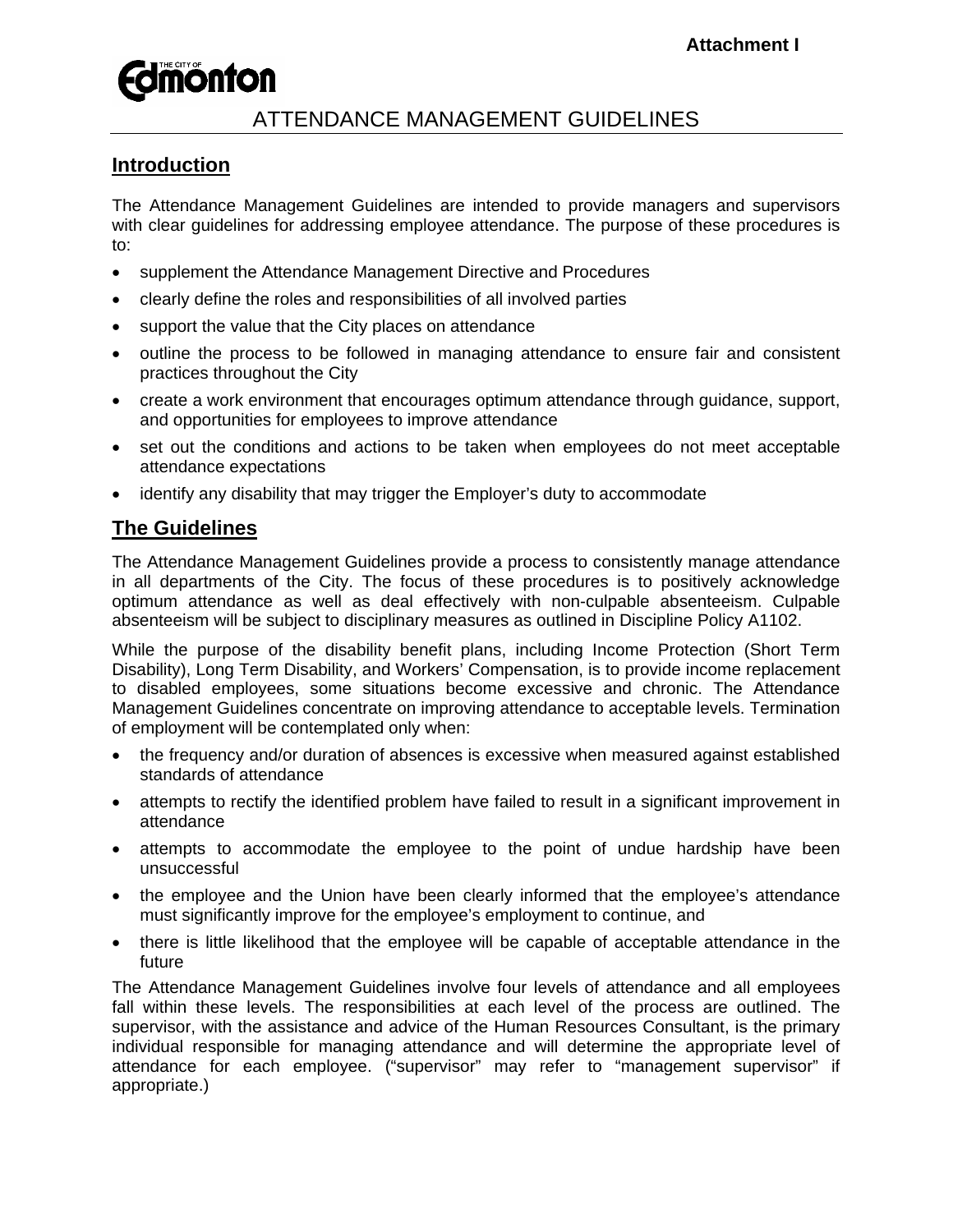# ATTENDANCE MANAGEMENT GUIDELINES

### **GENERAL RESPONSIBILITIES**

It is the responsibility of the **Employee** to:

- maintain a record of optimum attendance
- attend work as assigned
- follow established reporting procedures
- participate in a plan to improve attendance with the supervisor

It is the responsibility of the **Supervisor** to:

- use the Attendance Management Guidelines to manage employee attendance
- reinforce the value the City places on good attendance, and acknowledge good attendance
- establish proper reporting procedures and communicate these to all employees
- review attendance reports at least quarterly, and determine the appropriate level of attendance for each employee, considering individual circumstances and established standards and goals
- ensure that attendance is included on each employee's performance appraisal

It is the responsibility of the **Human Resources Consultant** to:

- provide advice and expertise to supervisors concerning matters related to attendance management
- assist supervisors in carrying out the various steps of the Attendance Management Guidelines, as requested
- provide statistics to assist the supervisor in determining the applicable standard of attendance
- seek the assistance of the appropriate Human Resources staff, as required

It is the responsibility of the **Disability Management Consultant** to:

- provide assistance in promoting employee awareness of, and participation in, wellness initiatives, as well as serve as a professional resource when searching for health and wellness information
- provide other attendance and disability reports as required
- provide necessary claims information to the supervisor and the Human Resources **Consultant**

It is the responsibility of the **Senior Management Team** to:

- establish the process for determining the attendance standards by general employee group for corporate application to be used to identify those employees with attendance concerns
- communicate the departmental goals and strategies regarding Attendance Management with supervisors and employees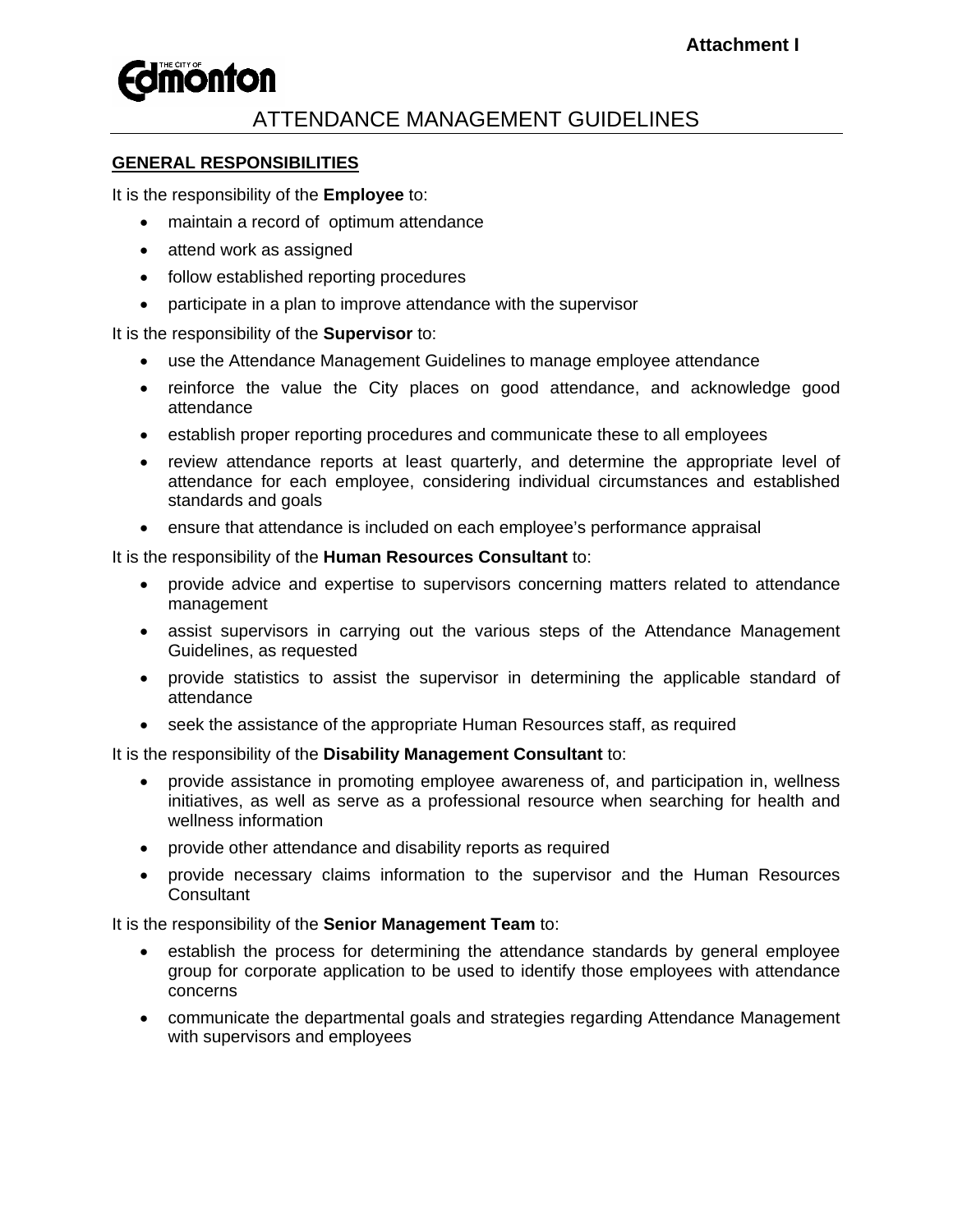# **Fomonton**

### ATTENDANCE MANAGEMENT GUIDELINES

### **STEPS IN ATTENDANCE IMPROVEMENT**

#### **LEVEL 1 – Attendance falls within acceptable standards.**

The General Responsibilities are to be maintained, and the additional Level 1 responsibilities are:

It is the responsibility of the **Employee** to:

- follow established reporting procedures if unable to attend work
- accurately record all absences
- schedule medical and dental appointments during non-working hours whenever possible

It is the responsibility of the **Supervisor** to:

- obtain the reason for the absence, and the estimated return to work date and time when an employee calls in to report an absence
- approve leave requests within the assigned delegation of authority
- maintain appropriate personal contact with the employee during the disability or leave period
- advise employees that medical and dental appointments are to be scheduled during non-working hours whenever possible
- ensure that employees accurately report absences
- counsel employees as required, with respect to attendance and document discussions
- reinforce the value the City places on good attendance and acknowledge optimum attendance

It is the responsibility of the **Human Resources Consultant** to:

- provide advice, assistance and expertise to the supervisor and Disability Management Consultant on matters concerning absenteeism
- recommend disciplinary measures for culpable absenteeism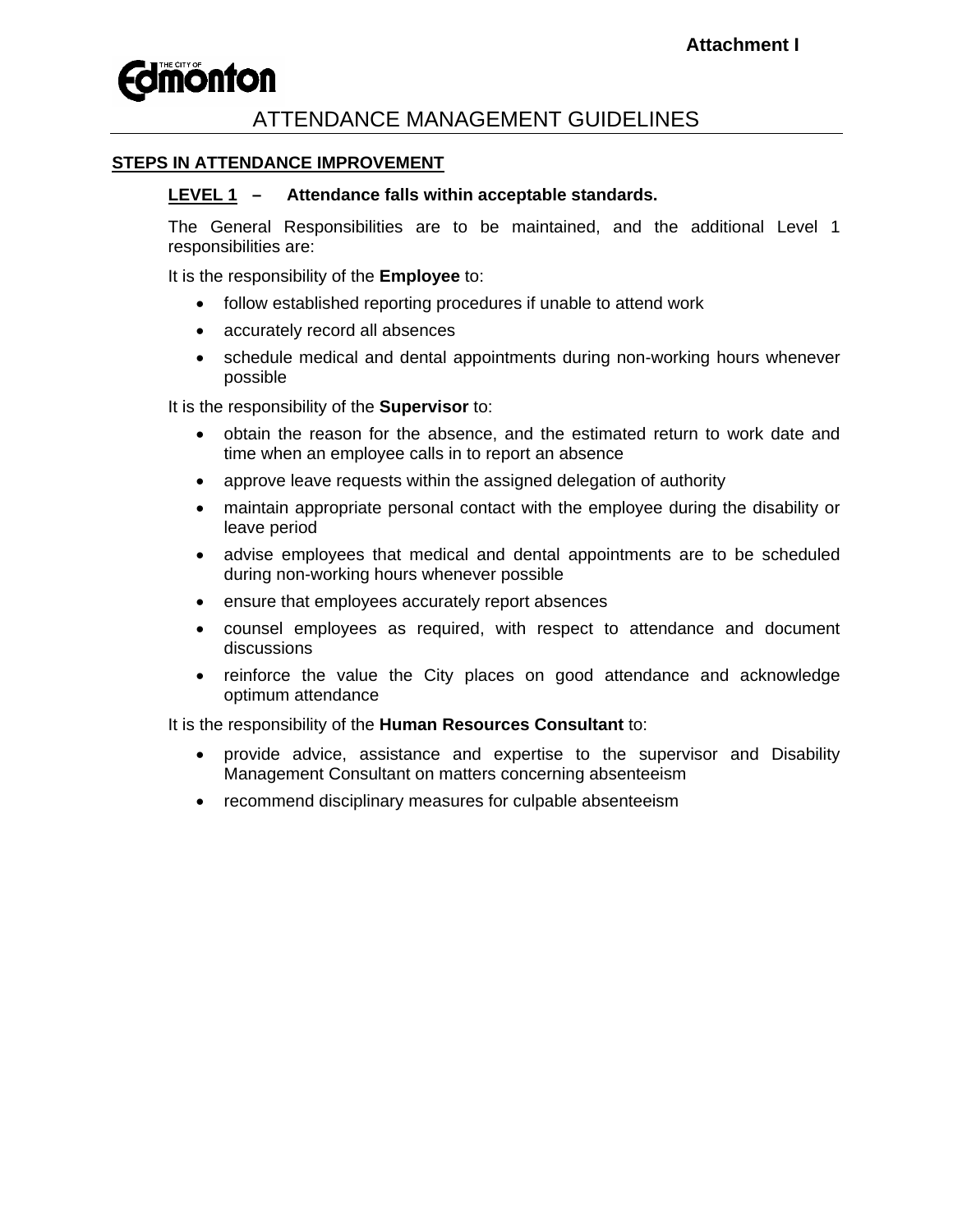# ATTENDANCE MANAGEMENT GUIDELINES

### **LEVEL 2 - Attendance suggests an emerging absenteeism concern. Either the number of days or number of incidents is in excess of acceptable standards. Patterns of absenteeism may be identified.**

The responsibilities addressed in the General Responsibilities and Level 1 are to be maintained, and the additional Level 2 responsibilities are:

It is the responsibility of the **Employee** to:

- comply with reasonable requests for medical evidence
- participate in counseling sessions with the supervisor and in the development of an attendance improvement plan
- cooperate with the efforts of the supervisor, Disability Management Consultant, and Human Resources Consultant
- participate in the development of a plan to improve attendance and follow through with the identified requirements
- advise the supervisor and Disability Management Consultant of any disability that prevents them from maintaining the applicable standard of attendance, and requires an accommodation

It is the responsibility of the **Supervisor** to:

- develop a plan to improve attendance with the employee
- provide the employee with documentation ("Attendance Management Placement on Level II", see Attachment II) clearly outlining the reporting procedures, stressing the importance of personally and directly contacting the supervisor or a designate and providing medical documentation for absences as required
- refer the employee to Employee and Family Assistance, if warranted
- conduct counseling sessions on a quarterly basis and document progress
- counsel the employee with regard to the need to improve attendance and the consequences of failing to do so, and document the session, following up with a counseling memo confirming the discussion
- inquire if there is any disability that prevents the employee from maintaining the applicable standard of attendance and requires an accommodation
- place the employee at Level 1 once acceptable attendance has been attained and maintained for a period of 12 months. Recognize and acknowledge the employee for improving attendance

It is the responsibility of the **Human Resources Consultant** to:

- assist the supervisor in the identification of employees with potential or existing attendance concerns
- provide statistics to assist the supervisor in determining the applicable standard of attendance
- provide advice, assistance and expertise on the counseling process and the development of the attendance management plan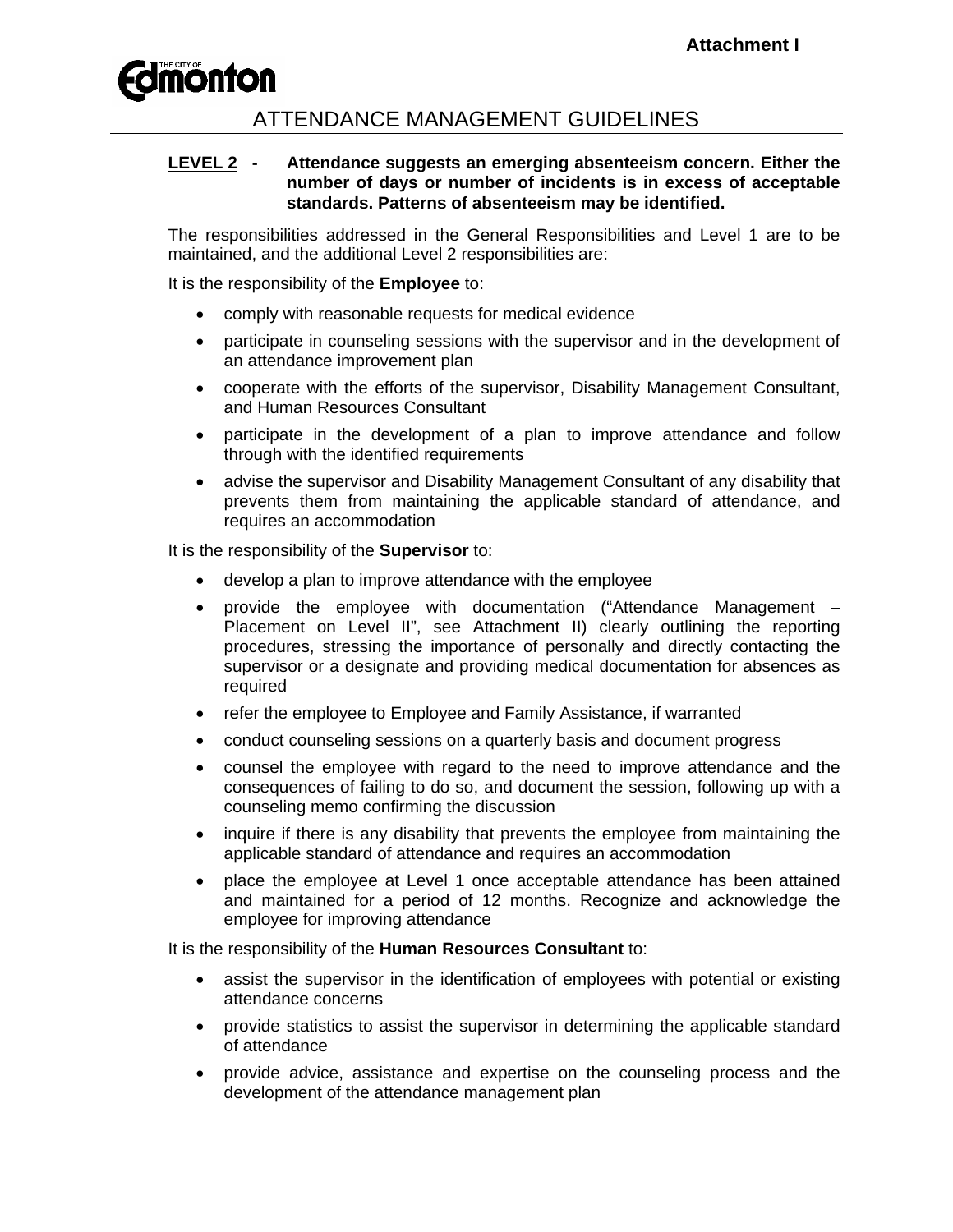

### ATTENDANCE MANAGEMENT GUIDELINES

#### **LEVEL 3 - An identified attendance concern continues. Absences remain above applicable standards and may be occurring in a distinguishable pattern. Efforts at Level 2 have failed to significantly improve attendance.**

The responsibilities addressed in the General Responsibilities, Levels 1 and 2 are to be maintained and the additional Level 3 responsibilities are:

It is the responsibility of the **Employee** to:

- identify the barriers to improved attendance to the supervisor, and participate in further refinement of the attendance improvement plan
- advise the supervisor and Disability Management Consultant of any disability that prevents them from maintaining the applicable standard of attendance and requires an accommodation
- if appropriate, obtain advice from a union representative on the "Final Opportunity for Improvement Letter" (see Attachment III) and review and sign the letter

It is the responsibility of the **Supervisor** to:

- compile a comprehensive attendance history for the employee, including periods of disability (STD and LTD), WCB and medical appointments
- review the attendance history with the Human Resources Consultant, and obtain advice
- update the attendance improvement plan, considering advice from the Human Resources Consultant, Disability Management Consultant, and input from the employee
- advise the employee of the gravity of the situation, and warn the employee that improvement is necessary for continued employment with the City
- inquire if there is any disability that prevents the employee from maintaining the applicable standard of attendance and requires an accommodation
- meet with the employee quarterly, or more often if required and document all meetings
- review and sign the "Final Opportunity for Attendance Letter." Obtain the employee's signature acknowledging receipt of the letter.
- place the employee at Level 2 once the identified improvement in attendance has been attained and maintained for a period of 12 months; recognize and acknowledge the employee for improving attendance

It is the responsibility of the **Human Resources Consultant** to:

- prepare a "Final Opportunity for Improvement Letter"
- review the matter with the Union, if the employee is unionized
- participate in the Level 3 meeting with the supervisor, employee and Union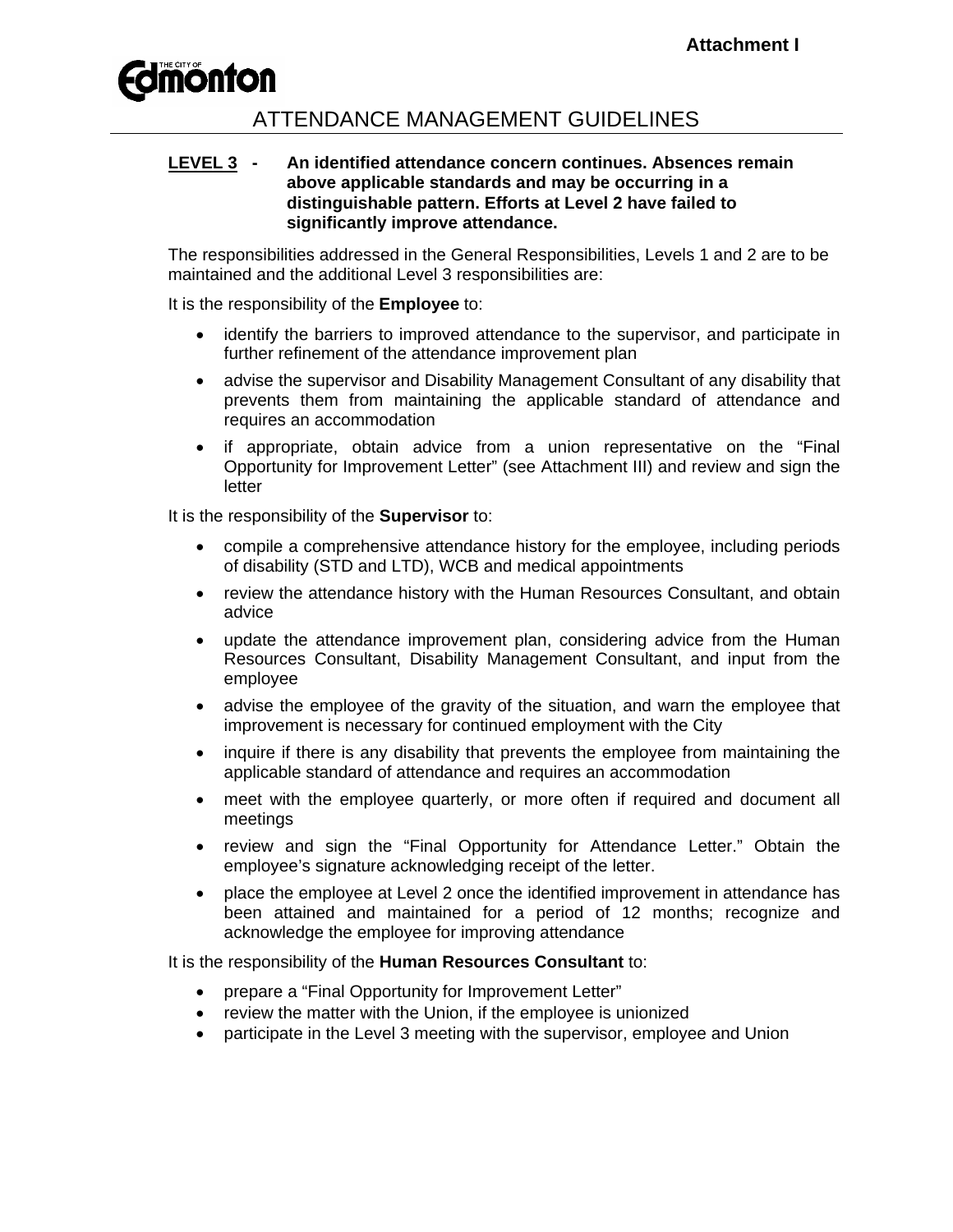# ATTENDANCE MANAGEMENT GUIDELINES

### **LEVEL 4 – Absenteeism persists to the point of termination of employment.**

The responsibility of the **Supervisor** is to:

- assist the Human Resources Consultant in preparing a briefing paper, including a detailed employment history, accommodated employment opportunities, absence history, documented counseling sessions, referrals, written warnings, and the "Final Opportunity for Improvement Letter"
- discuss the employee's termination of employment with the Human Resources **Consultant**
- sign the termination letter prepared by the Human Resources Consultant
- meet with the employee and the Union, and explain the reasons for the termination of employment

The responsibility of the **Human Resources Consultant** is to:

- prepare a briefing paper, including a detailed employment history, accommodated employment opportunities, absence history, documented counseling sessions, referrals, and written warnings
- prepare the termination letter including:
	- the total days and incidents of absence in the employee's record, confirming that these absences are excessive
	- include only non-culpable absences since culpable absences, including lateness, is a disciplinary matter
	- the reference that there is no reasonable expectation of acceptable attendance in the future
	- efforts made by the department to improve attendance such as counseling sessions, EFAS referrals, accommodation, etc.
	- the warnings, and in particular, the "Final Opportunity for Improvement Letter" and the failure to comply with the terms of the letter
- consult with the Union, if applicable and coordinate the meeting to terminate employment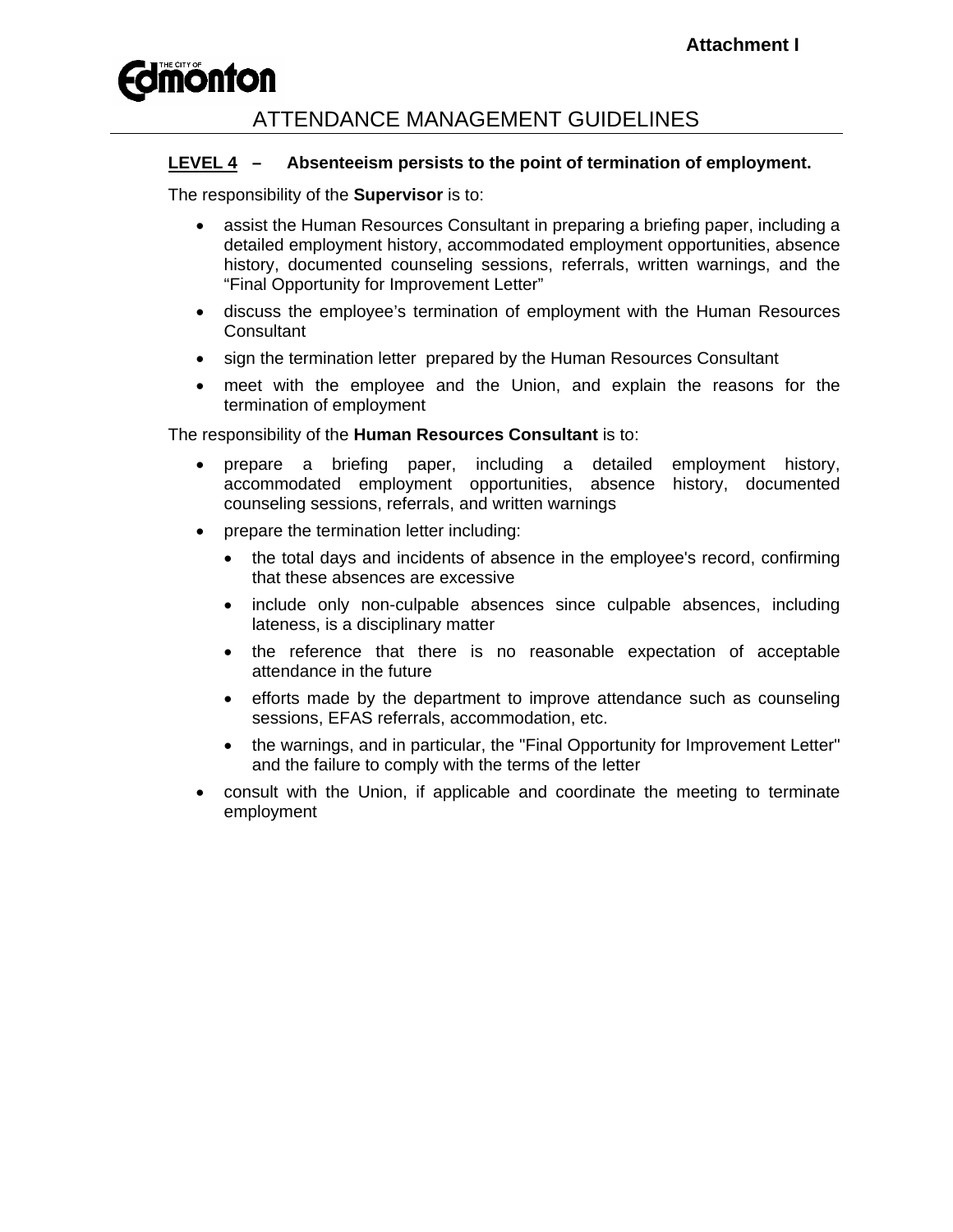

# **PLACEMENT ON LEVEL II**

### DATE: **Personal and Confidential**

- TO: Employee Name Payroll Number **Department**
- FROM: Supervisor Name **Department**

#### **SUBJECT:** ATTENDANCE MANAGEMENT COUNSELING – Placement on Level II

This correspondence will confirm our discussion on \_\_\_\_\_\_\_\_\_\_, 2009 and your placement on Level II of the City's Attendance Management Program. For your information, the purpose of the Attendance Management program is to support and encourage employees whose absenteeism records are of concern, to identify potential barriers to regular attendance, and to take whatever steps may be necessary to achieve improvement. The following points summarize the points covered at our meeting:

- 1. Your absence record of Y days in Z incidents since \_\_\_ of 200X is above the established standards (clerical employees, bus operators, outside workers, etc.) of XX Incidents and is of concern to me.
- 2. In an effort to assist you in addressing this level of absenteeism, every time you must be away due to personal illness or injury you will:
	- call into the Control Centre, and
	- as well, you are required to call your Line Supervisor directly at 780-496-1234 either prior to or at the beginning of your assigned shift if you are unable to attend work due to personal illness or injury. If your supervisor is not available when you call, you are to leave a message as to your inability to attend work and a phone number where you can be reached. Your supervisor will contact you as soon as possible.
- 3. It is expected that you will take whatever steps are necessary to resolve your medical problem(s) so that you will be able to attend work on a regular basis.
- 4. Medical and dental appointments are to be scheduled outside of normal working hours whenever possible.
- 5. While off work and receiving disability benefits, you are expected to refrain from activities which would jeopardize your recovery and your ability to return to work in a timely fashion. You are also expected to make yourself available for alternate duties that may be within your limitations if you are unable to perform your regular job duties.
- 6. Your supervisor will conduct a review with you quarterly to evaluate your progress in improving your attendance.

<insert name of employee>, if there is anything else that I can do to assist you in addressing this problem, I encourage you to come and talk to me. This situation will be monitored and review meetings will be scheduled with you to follow-up on your progress. I feel confident that you will take the steps necessary to improve your overall attendance, thus avoiding the necessity for further non-disciplinary action.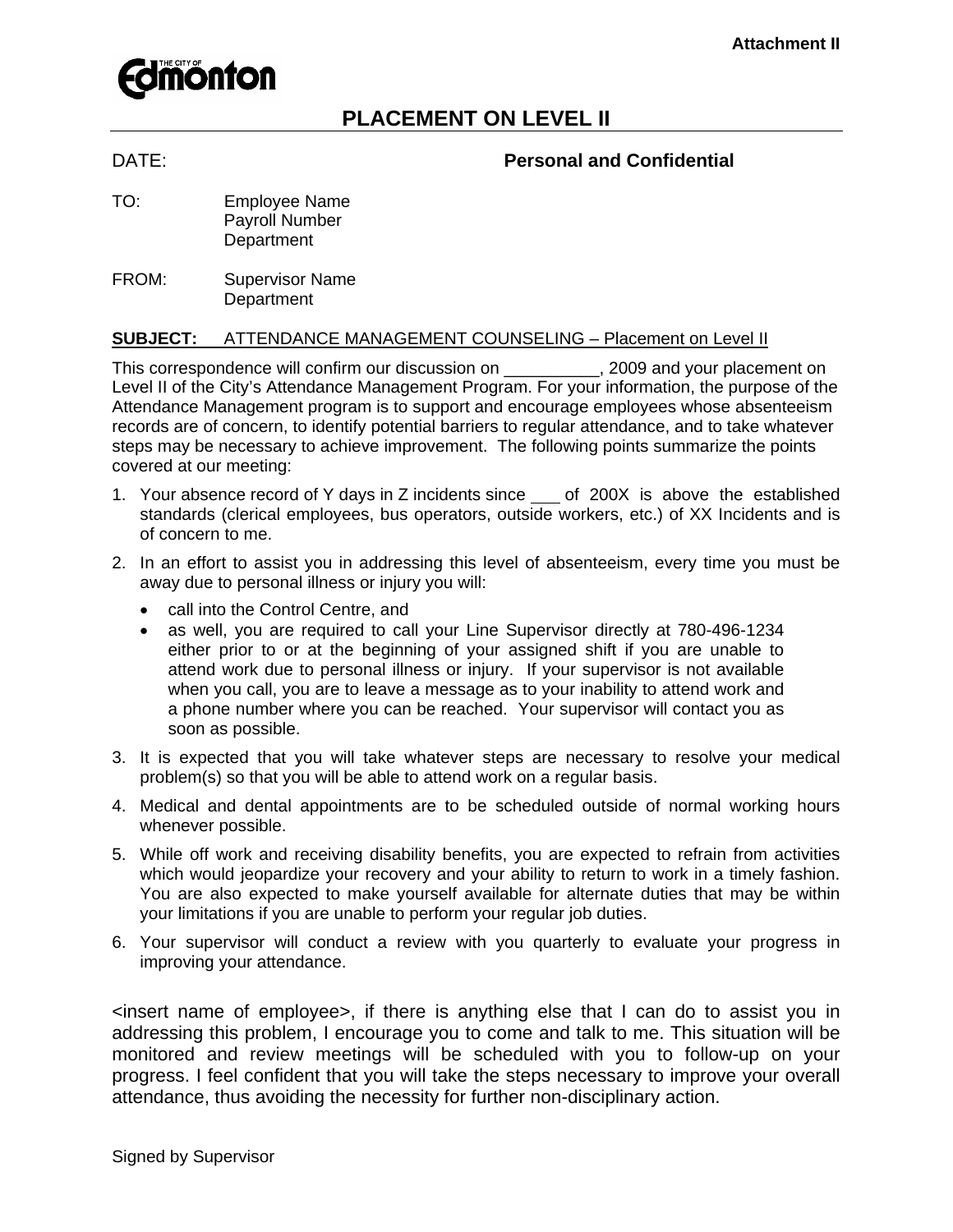

# **PLACEMENT ON LEVEL II**

I acknowledge receipt of this letter.

Employee Date Date Date

 $\overline{a}$ 

Cc Employee Service Centre Labour Relations Consultant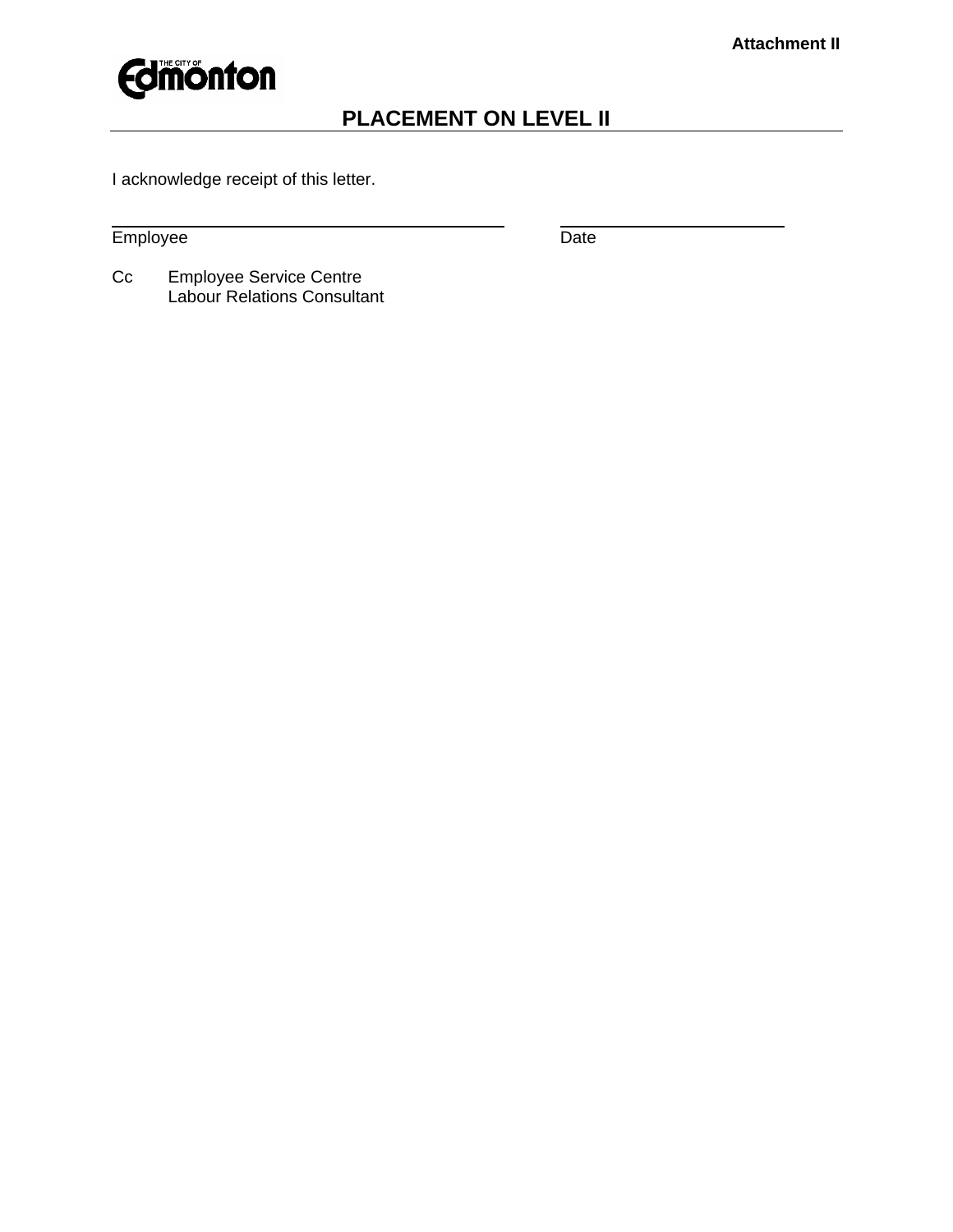

# **FINAL OPPORTUNITY FOR IMPROVEMENT**

#### DATE: **Personal and Confidential**

- TO: Employee Name Payroll Number **Department**
- FROM: Supervisor Name **Department**

#### **SUBJECT: Attendance – Final Opportunity for Improvement**

Over the past \_\_ months, we have met \_\_\_\_\_\_ times to discuss your attendance at work.

Based on those meetings, the following is confirmed:

- 1. The frequency and total duration of absences when measured against the established standards for (clerical employees, bus operators, outside workers, etc.) in the City of Edmonton is clearly excessive.
- 2. Your excessive absenteeism has persisted for \_\_\_\_\_\_\_(period of time).
- 3. You have been advised on \_\_\_\_\_\_\_\_\_\_\_\_\_\_\_\_(list the dates) that your absenteeism was excessive, and was not acceptable to the City of Edmonton.
- 4. You have been provided with the assistance and opportunities, as listed below, to improve your attendance. (List the details of the assistance and opportunities provided).
- 5. Attempts to date to rectify the identified problem have failed to result in a significant improvement in your attendance.

To ensure that you understand the gravity of this situation, this letter will constitute a final opportunity to improve attendance. In order to maintain your employment with the City of Edmonton, you are required to significantly improve your attendance and are expected to have no more than (number of incidents/duration) over the twelve (12) month period. Your attendance will be reviewed with you again on at least a quarterly basis, with these same terms and conditions until you have maintained acceptable attendance for at least twelve months. Your level of Attendance Improvement may be reviewed at that time.

The following are additional expectations that must be followed:

- 1. Each time you are absent due to personal illness or injury you are required to call your Supervisor, Mr. X directly at 780-496-1234 either prior to or at the beginning of your assigned shift. If Mr. X is not available when you call, you are to leave a detailed message as to the reasons for your absence and a phone number where you can be reached. Mr. X will contact you as soon as possible.
- 2. Medical and dental appointments are to be scheduled outside of normal working hours whenever possible.
- 3. While off work and receiving disability benefits, you are expected to refrain from activities which would jeopardize your recovery and your ability to return to work in a timely fashion. You are also expected to make yourself available for alternate duties that may be within your limitations if you are unable to perform your regular job duties.